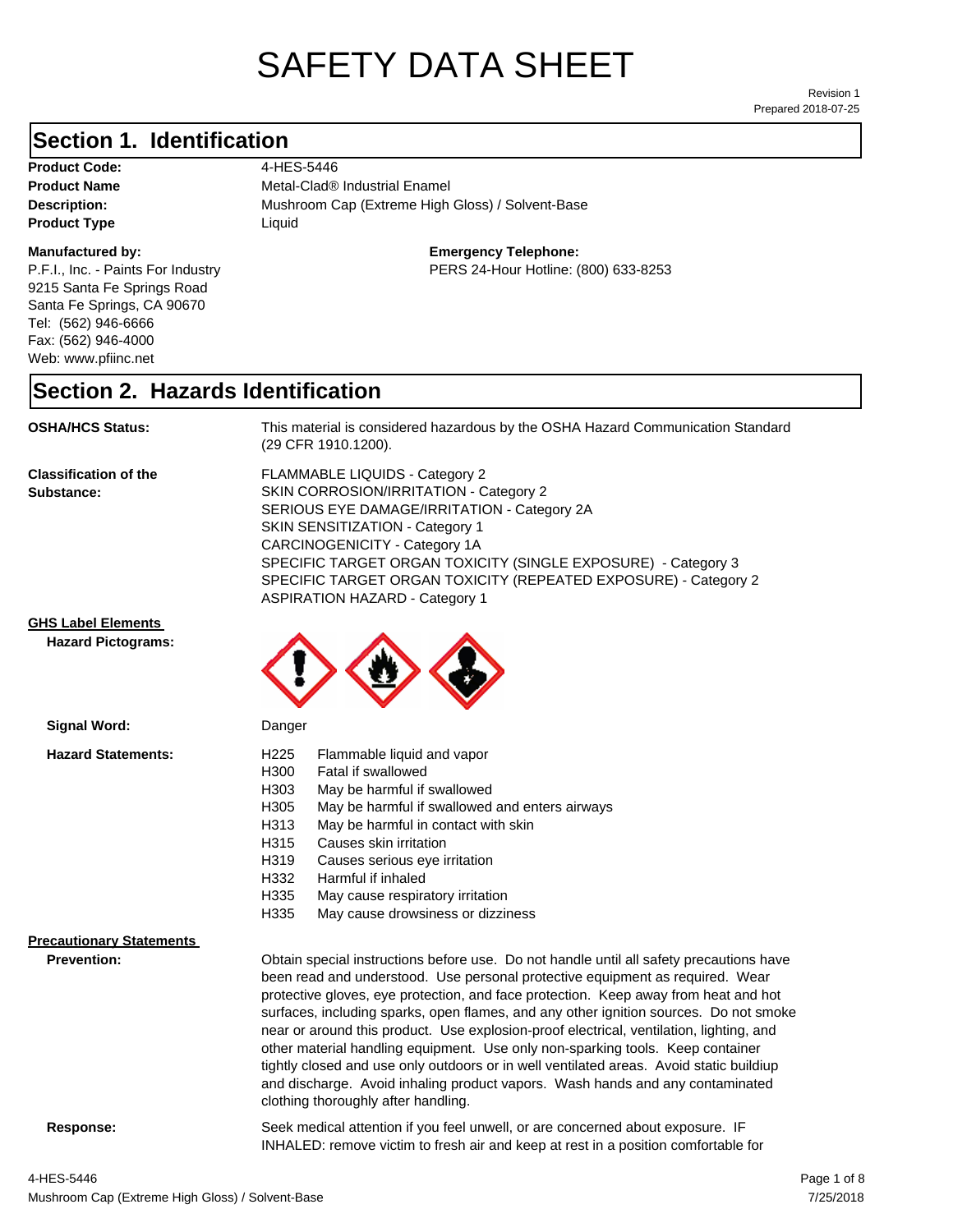| <b>Storage &amp; Disposal:</b>              | breathing. IF SWALLOWED: contact a poison control center or physician immediately.<br>Do not induce vomiting. IN CASE OF SKIN OR HAIR CONTACT: remove all<br>contaminated clothing, and wash skin with soap and water. If irritation or rash occurs,<br>get medical attention. IF IN EYES: rinse with copious amounts of water for several<br>minutes. Remove contact lenses, if present and easy to do so. If eye irritation persists,<br>seek medical attention.<br>Store in a locked and secure environment. Store in a cool, well ventilated area away<br>from direct sunlight and heat. Dispose of contents and container in accordance with all<br>local, regional, state, and federal regulations.                                                                                                                                                                                                                                                                                                                |
|---------------------------------------------|--------------------------------------------------------------------------------------------------------------------------------------------------------------------------------------------------------------------------------------------------------------------------------------------------------------------------------------------------------------------------------------------------------------------------------------------------------------------------------------------------------------------------------------------------------------------------------------------------------------------------------------------------------------------------------------------------------------------------------------------------------------------------------------------------------------------------------------------------------------------------------------------------------------------------------------------------------------------------------------------------------------------------|
| <b>Supplemental Label</b><br>Elements:      | Ensure adequate ventilation at all times when using this product and when sanding the<br>dried film. Wear an appropriate, NIOSH approved particulate respirator. Follow all<br>respirator manufacturer's directions for proper use. Abrading or sanding this product's<br>dried film may release crystalline silica which has been shown to cause lung damage<br>and may cause cancer following long term exposure. Rags, sandpaper, steel wool,<br>and other abrading materials or waste containing this product may spontaneously<br>combust when improperly disposed of. Product contains solvents which can cause<br>permanent brain and nervous system damage. Intentional misuse by concentrating<br>and inhaling the contents of this product can be harmful or fatal. Do not transfer<br>contents to another container.<br>PROPOSITION 65 WARNING: this product contains chemicals known to the State of<br>California to cause cancer and birth defects or other reproductive harm.<br>FOR INDUSTRIAL USE ONLY. |
| <b>Hazards not otherwise</b><br>classified: | None known.                                                                                                                                                                                                                                                                                                                                                                                                                                                                                                                                                                                                                                                                                                                                                                                                                                                                                                                                                                                                              |

## **Section 3. Composition/Information on Ingredients**

| Chemical Name / CAS No                                                              |
|-------------------------------------------------------------------------------------|
| Calcium Carbonate<br>1317-65-3<br>10 to 20%                                         |
| <b>Regular Mineral Spirits</b><br>64741-41-9<br>10 to 20%<br>Vapor Pressure: 2 mmHg |
| Naphtha<br>64742-89-8<br>5 to 10%<br>Vapor Pressure: 12 mmHg                        |
| <b>Titanium Dioxide</b><br>13463-67-7<br>5 to 10%                                   |
| Xylene<br>1330-20-7<br>1 to 5%<br>Vapor Pressure: 1.06 kPa                          |
| <b>Mineral Spirits</b><br>8052-41-3<br>1 to 5%<br>Vapor Pressure: 2 mmHg            |
| Acetone<br>67-64-1<br>1 to 5%<br>Vapor Pressure: 30.796 kPA                         |

## **Section 4. First Aid Measures**

### **Description of First Aid Measures**

Eye Contact: **IMMED** Immediately flush eyes with copious amounts of water. Remove any contact lenses.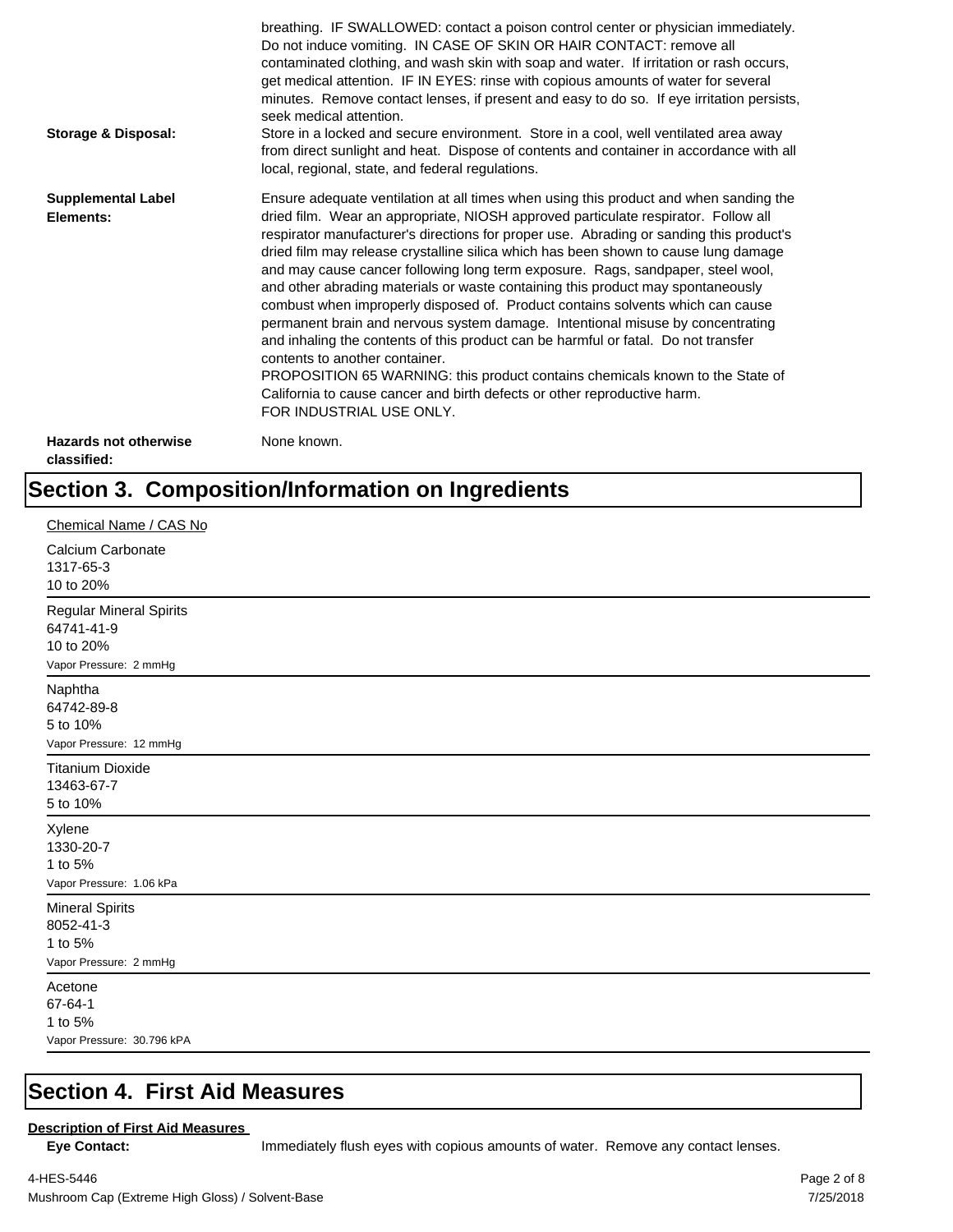| Inhalation:                                         | Rinse for at least 10 minutes. Get medical attention.<br>Remove victim to fresh air and maintain in a rest position comfortable for breathing. If<br>fumes are still present, all rescuers should wear appropriate respirators. If victim<br>exhibits irregular breathing, trained personnel should provide artificial respiration or<br>oxygen. Mouth-to-mouth resuscitation may be dangerous. If necessary, contact a<br>poison control center or physician immediately. If victim is unconscious, place in a<br>recovery position and seek medical help immediately. Maintain an open airway for the<br>victim.                                                                                                                                                                                                                    |
|-----------------------------------------------------|---------------------------------------------------------------------------------------------------------------------------------------------------------------------------------------------------------------------------------------------------------------------------------------------------------------------------------------------------------------------------------------------------------------------------------------------------------------------------------------------------------------------------------------------------------------------------------------------------------------------------------------------------------------------------------------------------------------------------------------------------------------------------------------------------------------------------------------|
| <b>Skin Contact:</b>                                | Wash affected areas with soap and water. Remove contaminated clothing and shoes.<br>Continue to rinse the affected area for at least ten minutes. Get medical attention if<br>discomfort continues. Avoid further exposure in the event of any symptoms or<br>complaints.                                                                                                                                                                                                                                                                                                                                                                                                                                                                                                                                                             |
| Ingestion:                                          | If product is ingested, contact a poison control center or a physician immediately. Do<br>not induce vomitting. Rinse mouth with water and remove dentures, if any. Remove<br>victim to fresh air and keep at rest in a comfortable position to facilitate breathing. If<br>the victim is conscious and the product has been swallowed, provide small quantities of<br>water to drink. Cease if the victim feels sick, as vomitting may be dangerous.<br>Aspiration hazard if swallowed. This product can enter the lungs and cause damage.<br>If vomitting occurs, the head should be kept low so that vomit does not enter the lungs.<br>Never administer anything by mouth to an unconscious person. If unconscious, place<br>in a recovery position while medical attention is sought. Maintain an open airway for<br>the victim. |
| <b>Potential Acute Health Effects</b>               |                                                                                                                                                                                                                                                                                                                                                                                                                                                                                                                                                                                                                                                                                                                                                                                                                                       |
| <b>Eye Contact:</b>                                 | Causes serious eye irritation.                                                                                                                                                                                                                                                                                                                                                                                                                                                                                                                                                                                                                                                                                                                                                                                                        |
| Inhalation:                                         | Can cause central nervous system depression. May cause drowsiness and dizziness<br>as well as respiratory irritation.                                                                                                                                                                                                                                                                                                                                                                                                                                                                                                                                                                                                                                                                                                                 |
| <b>Skin Contact:</b>                                | Causes skin irritation. May cause an allergic skin reaction.                                                                                                                                                                                                                                                                                                                                                                                                                                                                                                                                                                                                                                                                                                                                                                          |
| Ingestion:                                          | Can cause central nervous system depression. May be fatal if swallowed and allowed<br>to enter airways. Irritating to mouth, throat and stomach.                                                                                                                                                                                                                                                                                                                                                                                                                                                                                                                                                                                                                                                                                      |
| Over-Exposure Signs & Symptoms                      |                                                                                                                                                                                                                                                                                                                                                                                                                                                                                                                                                                                                                                                                                                                                                                                                                                       |
| <b>Eye Contact:</b>                                 | Adverse symptoms may include: pain or irritation, watering, redness.                                                                                                                                                                                                                                                                                                                                                                                                                                                                                                                                                                                                                                                                                                                                                                  |
| Inhalation:                                         | Adverse symptoms may include: respiratory tract irritation, coughing, nausea or<br>vomiting, headache, drowsiness or fatigue, dizziness or vertigo, unconsciousness.                                                                                                                                                                                                                                                                                                                                                                                                                                                                                                                                                                                                                                                                  |
| <b>Skin Contact:</b>                                | Adverse symptoms may include: irritation, redness.                                                                                                                                                                                                                                                                                                                                                                                                                                                                                                                                                                                                                                                                                                                                                                                    |
| Ingestion:                                          | Adverse symptoms may include: nausea, vomiting.                                                                                                                                                                                                                                                                                                                                                                                                                                                                                                                                                                                                                                                                                                                                                                                       |
|                                                     | Indication of immediate medical attention and special treatment needed                                                                                                                                                                                                                                                                                                                                                                                                                                                                                                                                                                                                                                                                                                                                                                |
| <b>Notes to Physician:</b>                          | Treat symptomatically. Contact poison treatment specialists if large quantities have<br>been ingested or inhaled.                                                                                                                                                                                                                                                                                                                                                                                                                                                                                                                                                                                                                                                                                                                     |
| <b>Specific Treatments:</b>                         | None specified.                                                                                                                                                                                                                                                                                                                                                                                                                                                                                                                                                                                                                                                                                                                                                                                                                       |
| <b>Protection of First Aid</b><br><b>Providers:</b> | No action should be taken involving any personal risk or without proper training. If<br>fumes are still present, rescuers should wear appropriate respirators or a self<br>contained breathing apparatus. Mouth-to-mouth resuscitation may be dangerous for<br>the first aid provider. Wash all contaminated clothing with soap and water before<br>removal.                                                                                                                                                                                                                                                                                                                                                                                                                                                                          |

## **Section 5. Fire Fighting Measures**

| <u>Extinguishing Media</u> |                                                                                                                                                                                                                                                                                                                                                                                                                   |
|----------------------------|-------------------------------------------------------------------------------------------------------------------------------------------------------------------------------------------------------------------------------------------------------------------------------------------------------------------------------------------------------------------------------------------------------------------|
| <b>Suitable Media:</b>     | Dry chemical, CO2, water spray (fog), foam, dry sand.                                                                                                                                                                                                                                                                                                                                                             |
| Unsuitable Media:          | Do not use water jet.                                                                                                                                                                                                                                                                                                                                                                                             |
| <b>Specific Hazards:</b>   | The material contains flammable liquid and vapor. Closed containers may explode<br>when exposed to extreme heat as a result of buildup of steam. Vapors may form<br>explosive mixtures with air. Vapors can travel to a source of ignition and flash back.<br>Keep containers tightly closed and isolate from heat, electrical equipment, sparks, and<br>open flames. No unusual fire or explosion hazards noted. |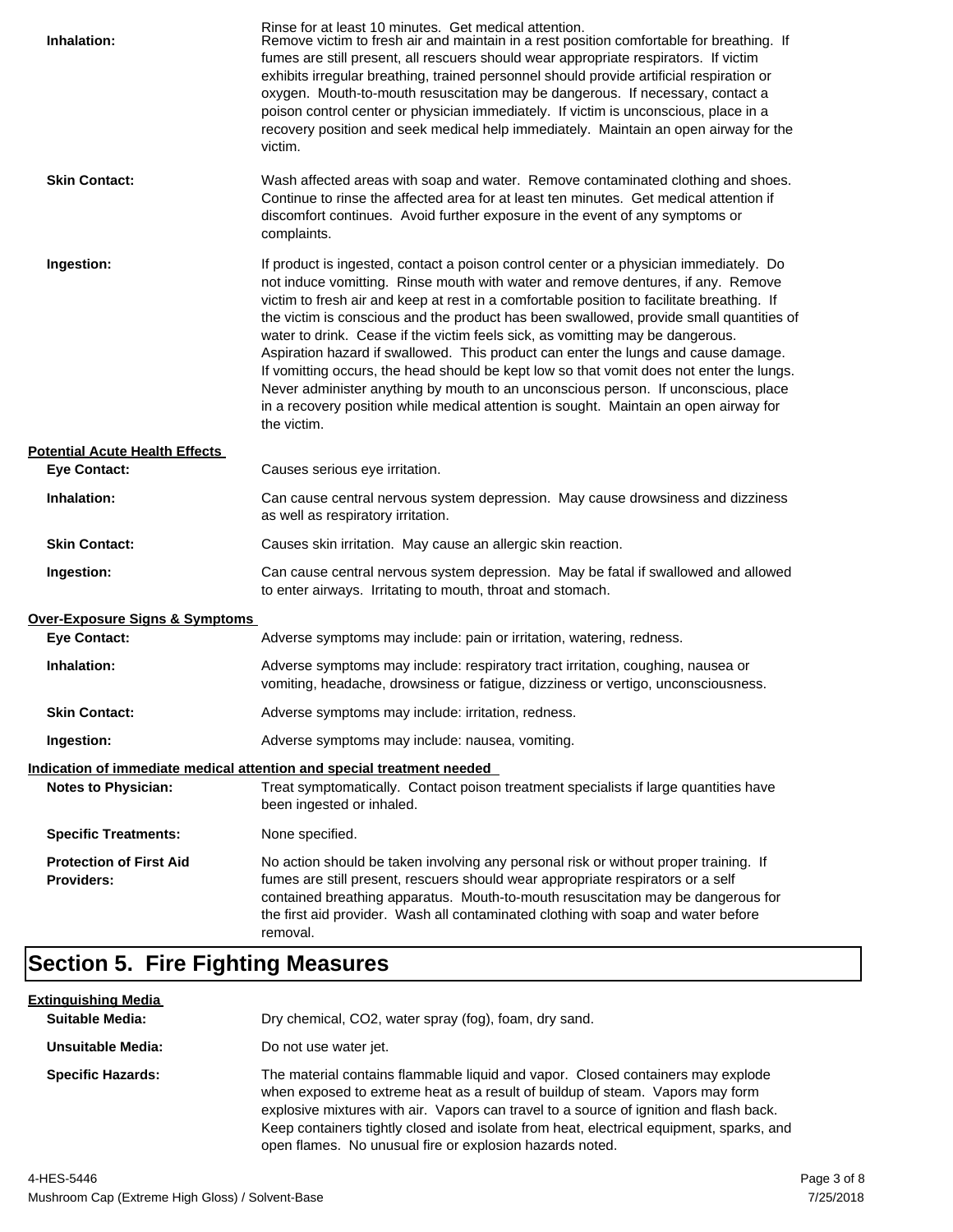Water may be used to cool closed containers to prevent pressure buildup and possible autoignition or explosion. Evacuate area and fight fire from safe distance. Containers may explode when heated. Firefighters should wear appropriate protective equipment and self-contained breathing apparatus with a full face-piece operated in positive pressure mode.

## **Section 6. Accidental Release Measures**

| <b>Environmental Precautions:</b>                               | Avoid dispersal of spilled material and runoff from contacting soil, waterways, drains,<br>and sewers. Inform the relevant authorities if the product has caused environmental<br>pollution.                                                                                                                                                                                                                                                                                                                                                                                        |
|-----------------------------------------------------------------|-------------------------------------------------------------------------------------------------------------------------------------------------------------------------------------------------------------------------------------------------------------------------------------------------------------------------------------------------------------------------------------------------------------------------------------------------------------------------------------------------------------------------------------------------------------------------------------|
| <b>Steps to be Taken if Material</b><br>is Released or Spilled: | Contain spilled liquid with sand or earth. Do not use combustible materials such as<br>sawdust. Eliminate all ignition sources and use explosion-proof equipment. Place<br>material in a container and dispose of according to local, regional, state, and federal<br>regulations. Ventilate area and remove product with inert absorbent and non-sparking<br>tools. Do not incinerate closed containers.                                                                                                                                                                           |
| <b>Small Spills:</b>                                            | Stop leak if doing so can be done without risk. Remove containers from spill area.<br>Use non-sparking tools. Dilute with water and mop up if water-soluble. If not<br>water-soluble, absorb with inert dry material and place in appropriate waste container.<br>Dispose of via a licensed waste disposal contractor.                                                                                                                                                                                                                                                              |
| Large Spills:                                                   | Stop leak if doing so can be done without risk. Remove containers from spill area.<br>Use non-sparking tools. Approach the release from upwind. Prevent entry into<br>sewers, waterways, basements, or confined areas. Wash spillages into an effluent<br>treatment plant or proceed as follows: contain and collect spillage with inert absorbent<br>materials and place in a container for disposal according to local regulations. Dispose<br>of via a licensed waste disposal contractor. See Section 1 for emergency contact<br>information and Section 13 for waste disposal. |

## **Section 7. Handling and Storage**

**Handling:** Wash thoroughly after handling. Eating, drinking, and smoking should be prohibited in areas where this material is handled, stored, and processed. Wash hands and face before eating or drinking. Remove contaminated clothing and launder before reuse. Use only with adequate ventilation. Follow all SDS and label precautions even after container is emptied, as it may retain product residues. Avoid breathing fumes, vapors, or mist. Avoid contact with eyes, skin, and clothing.

Storage: Store in a dry, cool, well ventilated place. Keep container tightly closed while not in use. Isolate from heat, electrical equipment, sparks, and open flame. Do not store above 120 degrees Fahrenheit. Store large quantities in buildings designed and protected for storage of NFPA Class II combustible liquids. Protect from heat, moisture, and foreign materials.

## **Section 8. Exposure Controls/Personal Protection**

| Chemical Name / CAS No<br>Calcium Carbonate<br>1317-65-3<br>10 to 20%               | <b>OSHA Exposure Limits</b><br>$15 \text{ mg/m}$ | <b>ACGIH Exposure Limits</b><br>10 mg/m3 | <b>Other Exposure Limits</b>                                      |
|-------------------------------------------------------------------------------------|--------------------------------------------------|------------------------------------------|-------------------------------------------------------------------|
| <b>Regular Mineral Spirits</b><br>64741-41-9<br>10 to 20%<br>Vapor Pressure: 2 mmHg | 100 ppm                                          | 100 ppm                                  |                                                                   |
| Naphtha<br>64742-89-8<br>5 to 10%<br>Vapor Pressure: 12 mmHg                        | 500 ppm                                          | 300 ppm                                  |                                                                   |
| <b>Titanium Dioxide</b><br>13463-67-7<br>5 to 10%                                   | $5$ mg/m $3$                                     | 10 mg/m3                                 |                                                                   |
| Xylene<br>4-HES-5446                                                                | 100 ppm                                          | $100$ ppm                                | Page 4 of 8<br>$\overline{z}$ in $\overline{z}$ in $\overline{z}$ |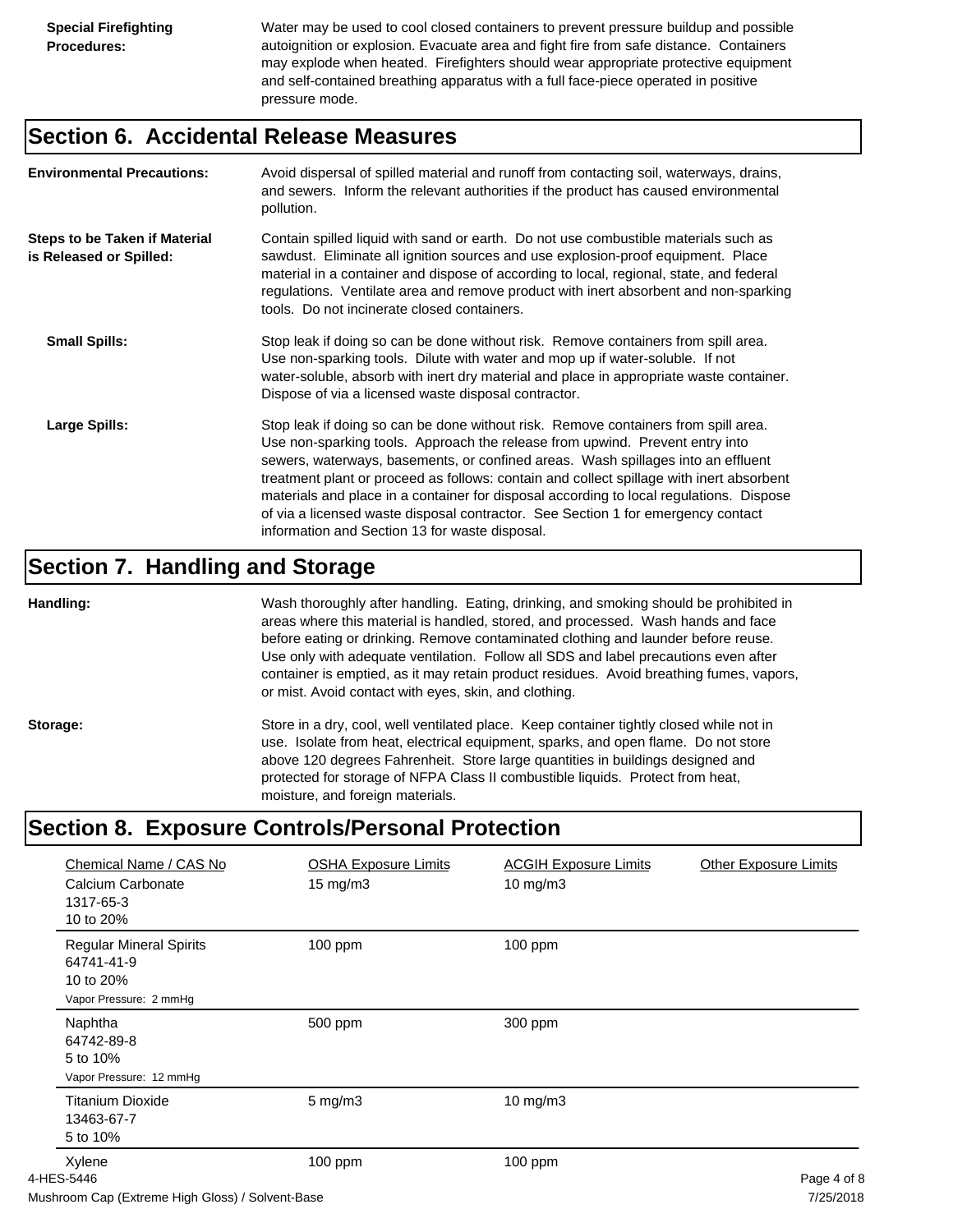1 to 5% Vapor Pressure: 1.06 kPa

| 1 to $5%$                     | <b>Mineral Spirits</b><br>8052-41-3<br>Vapor Pressure: 2 mmHq | 100 ppm                                       | 100 ppm                                                                                                                                                                                                                                                                                                                                                                                                                                                                                                                                                                                                                                                                                                                                                                                       |
|-------------------------------|---------------------------------------------------------------|-----------------------------------------------|-----------------------------------------------------------------------------------------------------------------------------------------------------------------------------------------------------------------------------------------------------------------------------------------------------------------------------------------------------------------------------------------------------------------------------------------------------------------------------------------------------------------------------------------------------------------------------------------------------------------------------------------------------------------------------------------------------------------------------------------------------------------------------------------------|
| Acetone<br>67-64-1<br>1 to 5% | Vapor Pressure: 30.796 kPA                                    | 1,000 ppm                                     | 500 ppm                                                                                                                                                                                                                                                                                                                                                                                                                                                                                                                                                                                                                                                                                                                                                                                       |
|                               | <b>Engineering Controls:</b>                                  |                                               | Use process enclosures, local exhaust ventilation, or other engineering controls to<br>keep worker exposure to airborne contaminants below any recommended or statutory<br>limits. The engineering controls also need to keep gas, vapor, or dust concentrations<br>below any lower explosive limits. Use explosion-proof ventilation equipment.                                                                                                                                                                                                                                                                                                                                                                                                                                              |
|                               | <b>Environmental Controls:</b>                                |                                               | Emissions from ventilation or work process equipment should be checked to ensure<br>they comply with the requirements of environmental protection legislation. In some<br>cases, fume scrubbers, filters, and other engineering modifications to the process<br>equipment may be required to reduce emissions to acceptable levels.                                                                                                                                                                                                                                                                                                                                                                                                                                                           |
|                               | <b>Respiratory Protection:</b>                                | adequate protection.                          | Use a properly fitted, air-purifying or air-fed respirator complying with an approved<br>standard if a risk assessment indicates this is necessary. Respiratory protection<br>programs that meet OSHA 1910.134 and ANSI Z88.2 requirements must be followed<br>when workplace conditions warrant a respirator's use. A NIOSH/MSHA approved<br>respirator with an organic vapor cartridge may be permissible under circumstances<br>where airborne concentrations are expected to exceed exposure limits. Protection<br>provided by air purifying respirators is limited. Use a positive pressure, air supplied<br>respirator if there is any potential for an uncontrolled release, exposure levels are not<br>known, or in any circumstances where air purifying respirators may not provide |
| <b>Skin Protection:</b>       |                                                               | used.                                         | Use impervious, chemical resistant gloves to prevent prolonged skin contact and<br>absorption of material through the skin. Nitrile or neoprene gloves may afford<br>adequate protection. Personal protective equipment for the body should be selected<br>based on the task being performed and the risks involved, and should be approved by<br>a specialist before handling this product. Where there is a risk of ignition from static<br>electricity, wear anti-static protective clothing. For best protection, the clothing should<br>include anti-static boots, gloves, and overalls. Appropriate footwear should always be                                                                                                                                                           |
| <b>Eye Protection:</b>        |                                                               | times to protect against splashes of liquids. | Safety eyewear, such as splash goggles or a full face shield, should be worn at all                                                                                                                                                                                                                                                                                                                                                                                                                                                                                                                                                                                                                                                                                                           |
|                               | <b>Hygienic Measures:</b>                                     |                                               | Wash thoroughly with soap and water before eating, drinking, or smoking. Remove<br>contaminated clothing immediately and launder before reuse.                                                                                                                                                                                                                                                                                                                                                                                                                                                                                                                                                                                                                                                |

# **Section 9. Physical and Chemical Properties**

| <b>Physical State:</b>  | Liquid            |
|-------------------------|-------------------|
| Odor:                   | Solvent odor      |
|                         |                   |
| Vapor Density           | Heavier than air  |
| <b>Vapor Density</b>    | 4.20              |
| Vapor Pressure          | 6 kPA             |
| <b>Evaporation Rate</b> | Slower than ether |
| Boiling Range           | 56 to 157 C       |
| Specific Gravity (SG)   | 1.116             |
| Material VOC (Lb / Gal) | 2.56              |
| Material VOC $(q/L)$    | 306.43            |
| Coating VOC (Lb/Gal)    | 2.61              |
| Coating VOC (g/L)       | 313.01            |
| Flash Point:            | 32 C (90 F)       |
|                         |                   |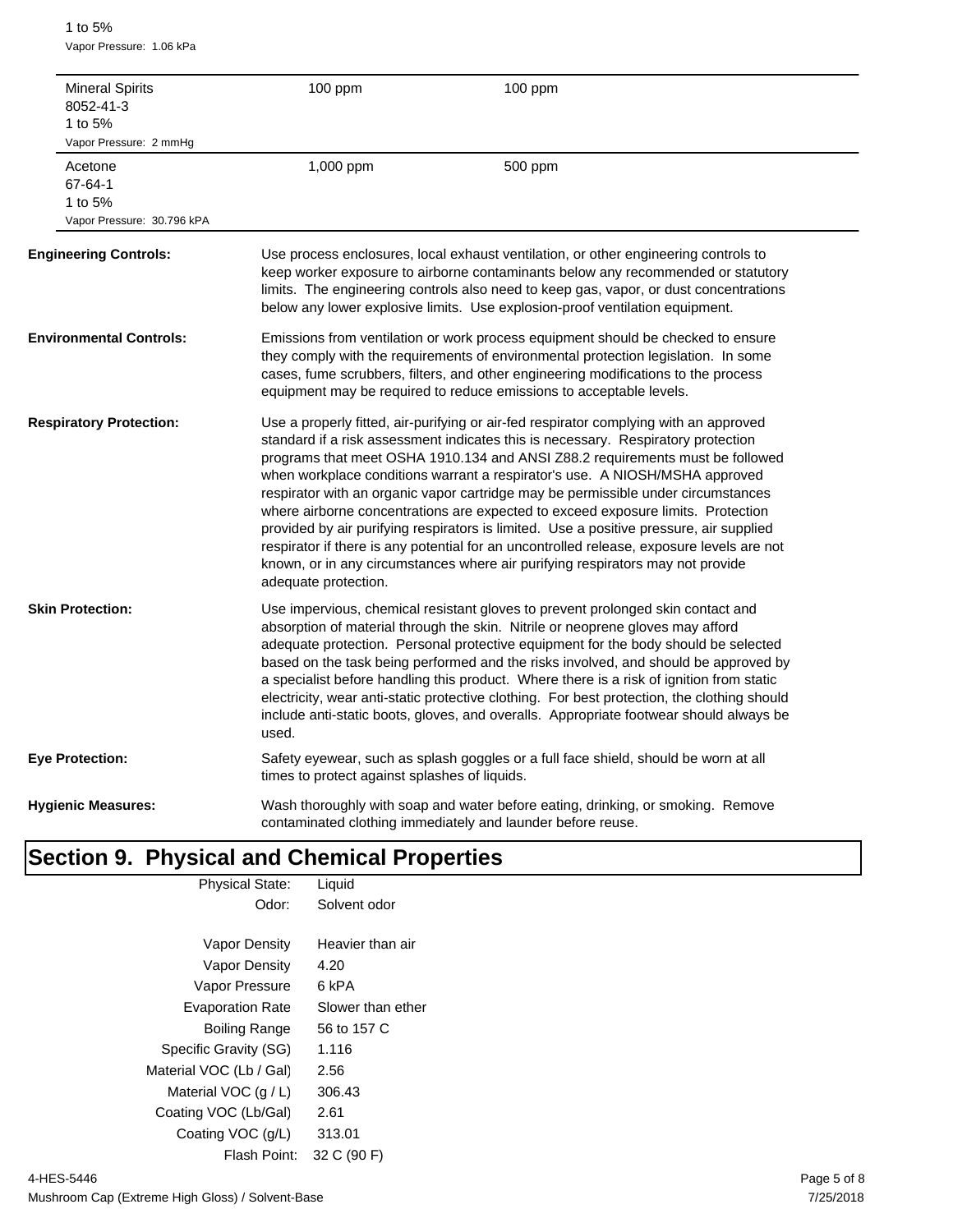Autoignition: Will not occur LEL: 1.0 % UEL: 12.8 % Partition Coefficient, Not available n-octanol/water: Auto-ignition temperature: Not available

## **Section 10. Stability and Reactivity**

| <b>Conditions to Avoid:</b>      | Avoid temperatures above 120 degrees Fahrenheit. Avoid all possible sources of<br>ignition. Do not pressurize, cut, weld, braze, drill, or expose containers to heat. Do not<br>allow vapor to accumulate in low or confined areas. Avoid contact with strong acid and<br>strong bases. |
|----------------------------------|-----------------------------------------------------------------------------------------------------------------------------------------------------------------------------------------------------------------------------------------------------------------------------------------|
| Incompatibility:                 | Incompatible with strong oxidizing agents.                                                                                                                                                                                                                                              |
| <b>Hazardous Decomposition:</b>  | By open flame, carbon monoxide and carbon dioxide. When heated to decomposition,<br>product emits acrid smoke and irritating fumes. Contains solvents which may form<br>carbon monoxide, carbon dioxide, and formaldehyde.                                                              |
| <b>Hazardous Polymerization:</b> | Will not occur under normal conditions.                                                                                                                                                                                                                                                 |
| Stability:                       | The product is stable.                                                                                                                                                                                                                                                                  |

## **Section 11. Toxicological Information**

| <b>Effects of Over-Exposure</b><br><b>Eye Contact:</b> | Causes serious eye irritation.                                                                                                                                                                                                                                                                                                                                                                                                                                                                                                                                                                                                                                                                                                                                                                                                                                                                                                                                                                                                                                                                                                                                                                                                                                                                                                                                                                                                                                                                                                                                                        |
|--------------------------------------------------------|---------------------------------------------------------------------------------------------------------------------------------------------------------------------------------------------------------------------------------------------------------------------------------------------------------------------------------------------------------------------------------------------------------------------------------------------------------------------------------------------------------------------------------------------------------------------------------------------------------------------------------------------------------------------------------------------------------------------------------------------------------------------------------------------------------------------------------------------------------------------------------------------------------------------------------------------------------------------------------------------------------------------------------------------------------------------------------------------------------------------------------------------------------------------------------------------------------------------------------------------------------------------------------------------------------------------------------------------------------------------------------------------------------------------------------------------------------------------------------------------------------------------------------------------------------------------------------------|
| <b>Skin Contact:</b>                                   | Prolonged or repeated skin contact may cause irritation. Allergic reactions are<br>possible.                                                                                                                                                                                                                                                                                                                                                                                                                                                                                                                                                                                                                                                                                                                                                                                                                                                                                                                                                                                                                                                                                                                                                                                                                                                                                                                                                                                                                                                                                          |
| Inhalation:                                            | Harmful if inhaled. High gas, vapor, mist, or dust concentrations may be harmful if<br>inhaled. Avoid breathing fumes, spray, vapors, or mist. May cause headaches and<br>dizziness. High vapor concentrations are irritating to the eyes, nose, throat, and lungs.<br>Prolonged or excessive inhalation may cause respiratory tract irritation.                                                                                                                                                                                                                                                                                                                                                                                                                                                                                                                                                                                                                                                                                                                                                                                                                                                                                                                                                                                                                                                                                                                                                                                                                                      |
| Ingestion:                                             | Harmful or fatal if swallowed. Aspiration hazard if swallowed; can enter lungs and<br>cause damage.                                                                                                                                                                                                                                                                                                                                                                                                                                                                                                                                                                                                                                                                                                                                                                                                                                                                                                                                                                                                                                                                                                                                                                                                                                                                                                                                                                                                                                                                                   |
| <b>Chronic Hazards:</b>                                | High concentrations may lead to central nervous system effects (drowsiness,<br>dizziness, nausea, headaches, paralysis, burred vision) and damage. Reports have<br>associated repeated and prolonged occupational overexposure to solvents with<br>permanent brain and nervous system damage. Contains carbon black pigment.<br>Chronic inflammation, lung fibrosis, and lung tumors have been observed in<br>experimental tests involving rats exposed to excessive concentrations of carbon black<br>and several insoluble dust particles for long periods of time. Tumors have not been<br>observed in other species under similar circumstances. Epidemiological studies of<br>North American workers show no evidence of clinically significant negative health<br>effects from occupational exposure to carbon black. Carbon black is listed as a Group<br>2B - Possibly Carcinogenic to Humans, by IARC and is proposed to be listed as A4 -<br>Not Classified as a Human Carcinogen by the American Conference of Governmental<br>Industrial Hygienists. Significant exposure is unlikely during typical application of this<br>product by roller or brush. Risk of overexposure depends on the duration and level of<br>exposure to dust from such processes as repeated sanding of dried surfaces, or<br>inhalation of spray mist, and the actual concentration of carbon black in the product<br>formula.<br>Product contains titanium dioxide, which is listed as a Group 2B - Possibly<br>Carcinogenic to Humans by IARC. No significant exposure to titanium dioxide is |
|                                                        | anticipated while using this product, in which titanium dioxide is bound to other<br>materials including resin and other pigments, during brush or rolling application.<br>Overexposure risks depend on duration and level of exposure to dust, such as from<br>repeated sanding of this product's dried film, or inhalation of spray mist, and the actual<br>concentration of titanium dioxide in the product formula. For additional information,                                                                                                                                                                                                                                                                                                                                                                                                                                                                                                                                                                                                                                                                                                                                                                                                                                                                                                                                                                                                                                                                                                                                   |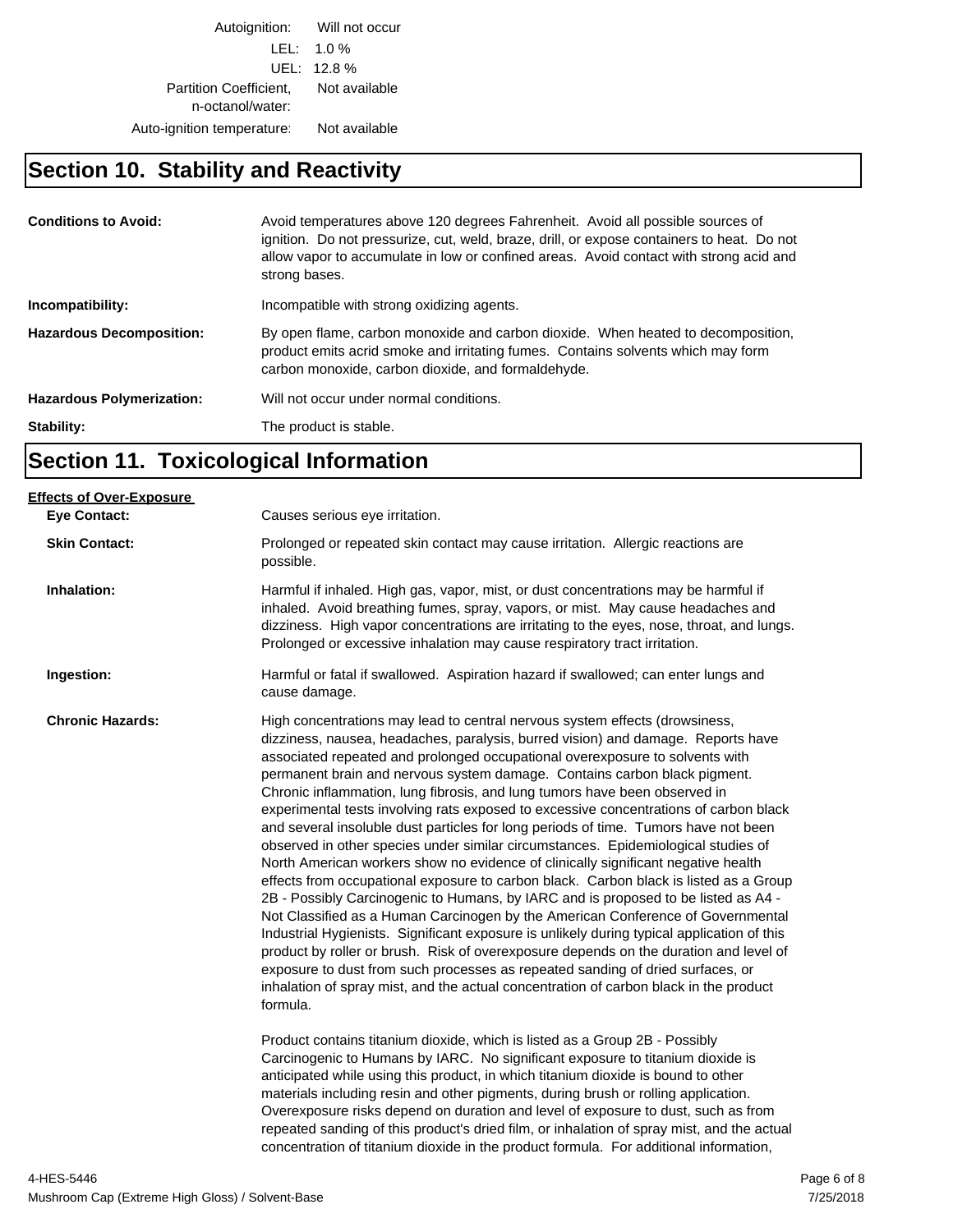refer to IARC Monograph, Volume 93, 2010. **Primary Routes of Entry:** Eye contact, ingestion, inhalation, absorption through the skin, skin contact.

Acute Toxicity Values: **Acute effects of this product have not been tested.** Available data on individual components, if any, will be listed below.

## **Section 12. Ecological Information**

**Ecological Information:** Product is a mixture of listed components.

## **Section 13. Disposal Information**

### **Disposal Considerations:** The generation of waste should be avoided or minimized wherever possible. Disposal of this product, solutions, and any by-products should at all times comply with relevant environmental protection regulations and waste disposal regulations, in addition to any local or regional restrictions which may be in effect. Surplus and non-recyclable products should be disposed of via a licensed waste disposal contractor. Waste should not be disposed of untreated to the sewer unless fully compliant with the requirements of all authorities with jurisdiction. Waste packaging should be recycled whenever possible. Incineration or landfill should only be considered when recycling is not feasible. Take care when handling empty containers as they may retain some residual product. Vapor from residue may create a flammable or explosive atmosphere within the used container. Do not expose empty containers to heat or sparks, and do not weld, cut, or grind used containers unless they have been thoroughly cleaned. Avoid contact of spilled material with soil, waterways, drains, and sewer systems.

## **Section 14. Transport Information**

|                          | Domestic (US DOT) | <b>International (IMDG)</b> | Air (IATA) | Canada (TDG) |
|--------------------------|-------------------|-----------------------------|------------|--------------|
| <b>UN Number:</b>        | 1263              | 1263                        | 1263       | 1263         |
| <b>UN Shipping Name:</b> | Paint             | Paint                       | Paint      | Paint        |
| <b>Hazard Class:</b>     | 3                 | 3                           | 3          | 3            |
| <b>Packing Group:</b>    | Ш                 | Ш                           |            |              |
| <b>Limited Quantity:</b> | Yes               | Yes                         | Yes        | Yes          |

**Special Considerations:** The presence of a shipping description for a particular mode of transport does not indicate that the product is packaged suitably for that mode of transport. All packaging should be reviewed for suitability prior to shipment, so that compliance with applicable regulations can be ensured. Compliance with all applicable regulations is the sole responsibility of the person offering the product for transport. Persons loading and unloading dangerous goods should be trained in all the risks associated with the substances at hand, and on all actions to be taken in case of an emergency situation.

## **Section 15. Regulatory Information**

| <b>U.S. Federal Regulations</b> |                                                                                                                                                                                                                                                            |
|---------------------------------|------------------------------------------------------------------------------------------------------------------------------------------------------------------------------------------------------------------------------------------------------------|
| <b>CERCLA - SARA Hazard</b>     | This product has been reviewed according to the EPA hazard categories promulgated by                                                                                                                                                                       |
| Category:                       | Sections 311 and 312 of the Superfund Amendment and Reauthorization Act of 1986,<br>known as SARA Title III, and is considered to meet the following categories under<br>applicable conditions:<br>Fire Hazard, Acute Health Hazard, Chronic Health Hazard |
| <b>SARA Section 313:</b>        | This product contains the following substances subject to the reporting requirements of<br>Section 313 of Title III of the Superfund Amendment and Reauthorization Act of 1986 as<br>well as 40 CFR Section 372:                                           |